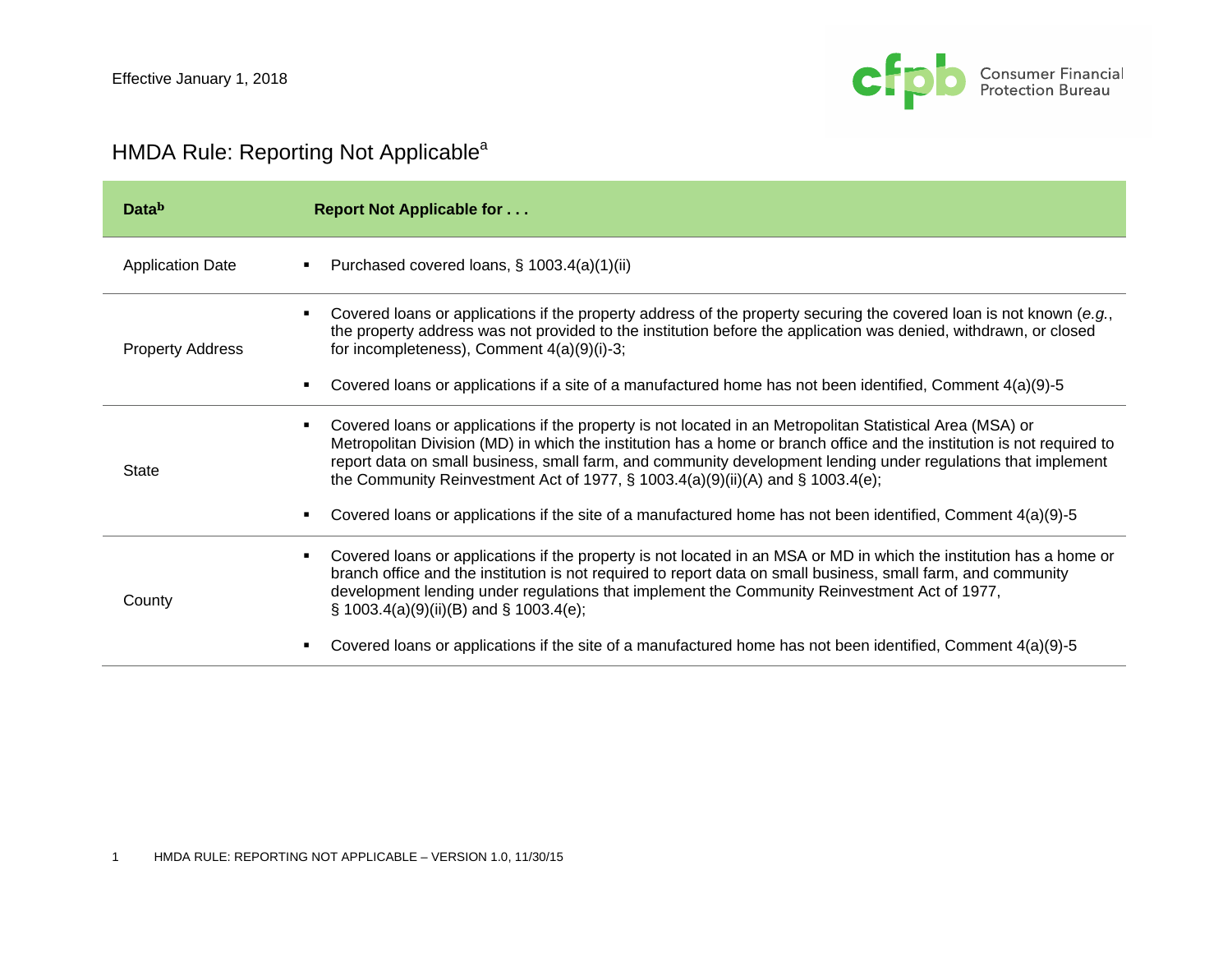

| Datab                                                                                                                                                                             | <b>Report Not Applicable for </b>                                                                                                                                                                                                                                                                                                                                                                                                                                                                             |
|-----------------------------------------------------------------------------------------------------------------------------------------------------------------------------------|---------------------------------------------------------------------------------------------------------------------------------------------------------------------------------------------------------------------------------------------------------------------------------------------------------------------------------------------------------------------------------------------------------------------------------------------------------------------------------------------------------------|
| <b>Census Tract</b>                                                                                                                                                               | Covered loans or applications if the property is not located in an MSA or MD in which the institution has a home or<br>branch office and the institution is not required to report data on small business, small farm, and community<br>development lending under regulations that implement the Community Reinvestment Act of 1977,<br>$\S$ 1003.4(a)(9)(ii)(C) and $\S$ 1003.4(e);<br>Covered loans or applications if the property is located in a county with a population of 30,000 or less according to |
|                                                                                                                                                                                   | the most recent decennial census conducted by the U.S. Census Bureau, $\S$ 1003.4(a)(9)(ii)(C);<br>Covered loans or applications if the site of a manufactured home has not been identified, Comment 4(a)(9)-5                                                                                                                                                                                                                                                                                                |
| Ethnicity, Race, and<br>Sex of Applicant or<br>Borrower, and/or Co-<br>Applicant or Co-<br>Borrower, and Whether<br>Collected on the Basis<br>of Visual Observation<br>or Surname | Purchased covered loans for which the financial institution chooses not to report the applicant's or co-applicant's<br>$\blacksquare$ .<br>ethnicity, race, and sex, appendix B;<br>Covered loans or applications when applicant or co-applicant is not a natural person, appendix B                                                                                                                                                                                                                          |
| Age                                                                                                                                                                               | Purchased covered loans for which the financial institution chooses not to report the applicant's or co-applicant's<br>age, Comment $4(a)(10)(ii)-3;$<br>Covered loans or applications when applicant or co-applicant is not a natural person, Comment 4(a)(10)(ii)-4                                                                                                                                                                                                                                         |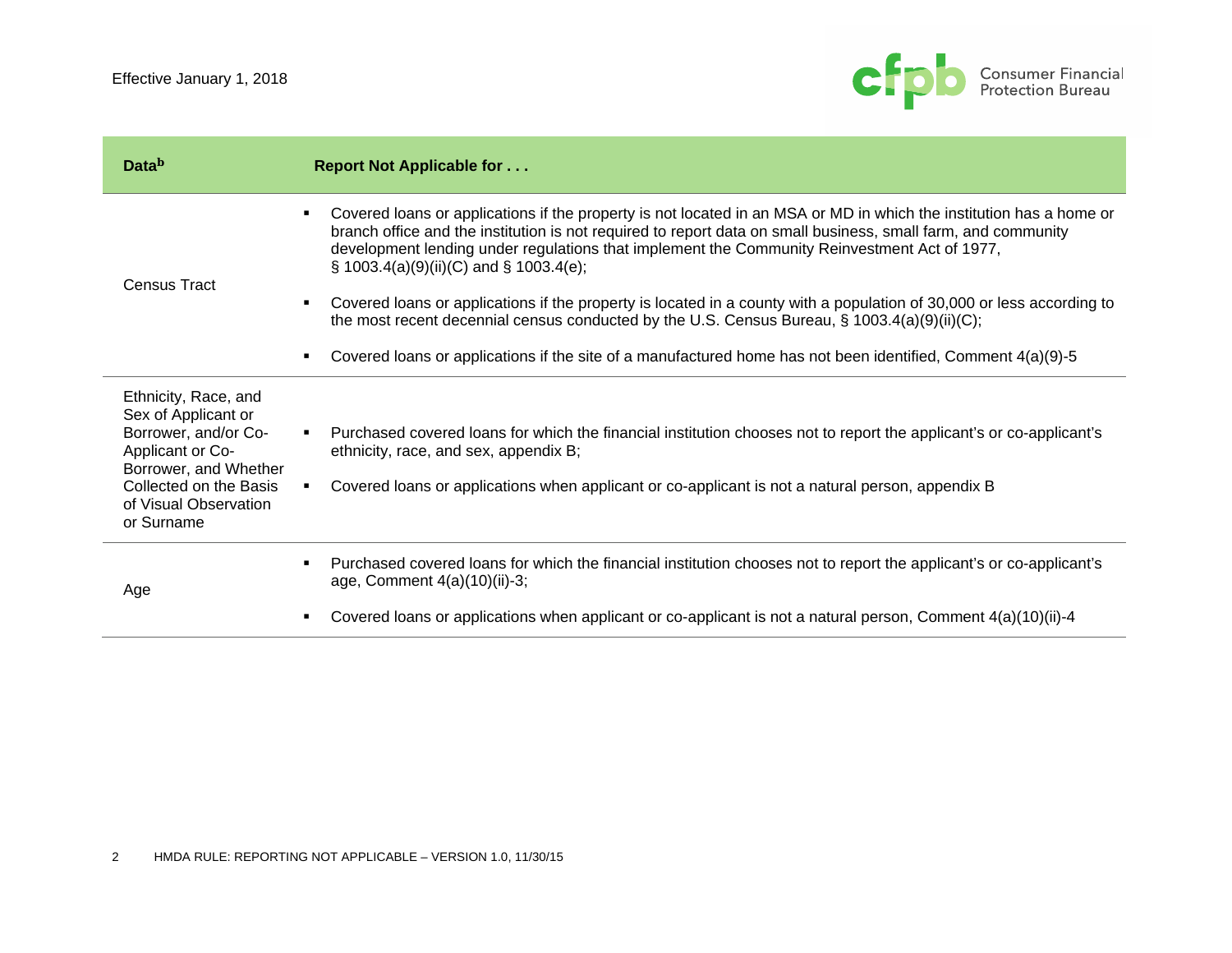

| Datab               | <b>Report Not Applicable for </b>                                                                                                                                                                            |
|---------------------|--------------------------------------------------------------------------------------------------------------------------------------------------------------------------------------------------------------|
|                     | Covered loans or applications for which the credit decision did not consider, or would not have considered income,<br>٠<br>§ 1003.4(a)(10)(iii); Comment 4(a)(10)(iii)-6;                                    |
|                     | Covered loans or applications when applicant or co-applicant is not a natural person, Comment 4(a)(10)(iii)-7;<br>٠                                                                                          |
| Income              | Covered loan is secured by, or application is proposed to be secured by, a multifamily dwelling, Comment<br>$4(a)(10)(iii)-8;$                                                                               |
|                     | Purchased covered loans for which the financial institution chooses not to report the income, Comment<br>$\blacksquare$<br>$4(a)(10)(iii)-9;$                                                                |
|                     | Covered loan to, or an application from, the institution's employees to protect their privacy, even if the institution<br>٠<br>relied on their income in making the credit decision, Comment 4(a)(10)(iii)-3 |
|                     | Applications that were denied, withdrawn, closed for incompleteness, or approved but not accepted by the<br>$\blacksquare$<br>applicant, Comment 4(a)(11)-10;                                                |
| Type of Purchaser   | Preapproval requests that were denied or approved but not accepted by the applicant, Comment $4(a)(11)-10$ ;                                                                                                 |
|                     | Originated or purchased covered loans that the financial institution did not sell during that same calendar year,<br>$\blacksquare$<br>Comment 4(a)(11)-10                                                   |
| <b>Rate Spread</b>  | Covered loans that are assumptions, reverse mortgages, purchased loans, or are not subject to Regulation Z,<br>٠<br>§ 1003.4(a)(12)(i); Comment 4(a)(12)-7;                                                  |
|                     | Applications that did not result in an origination other than approved but not accepted, Comment $4(a)(12)-7$<br>$\blacksquare$                                                                              |
| <b>HOEPA Status</b> | Covered loans not subject to the Home Ownership and Equity Protection Act (HOEPA) of 1994, as implemented<br>٠<br>in Regulation Z, § 1026.32(a), § 1003.4(a)(13); Comment 4(a)(13)-1                         |
|                     | Applications that did not result in originations, Comment 4(a)(13)-1<br>٠                                                                                                                                    |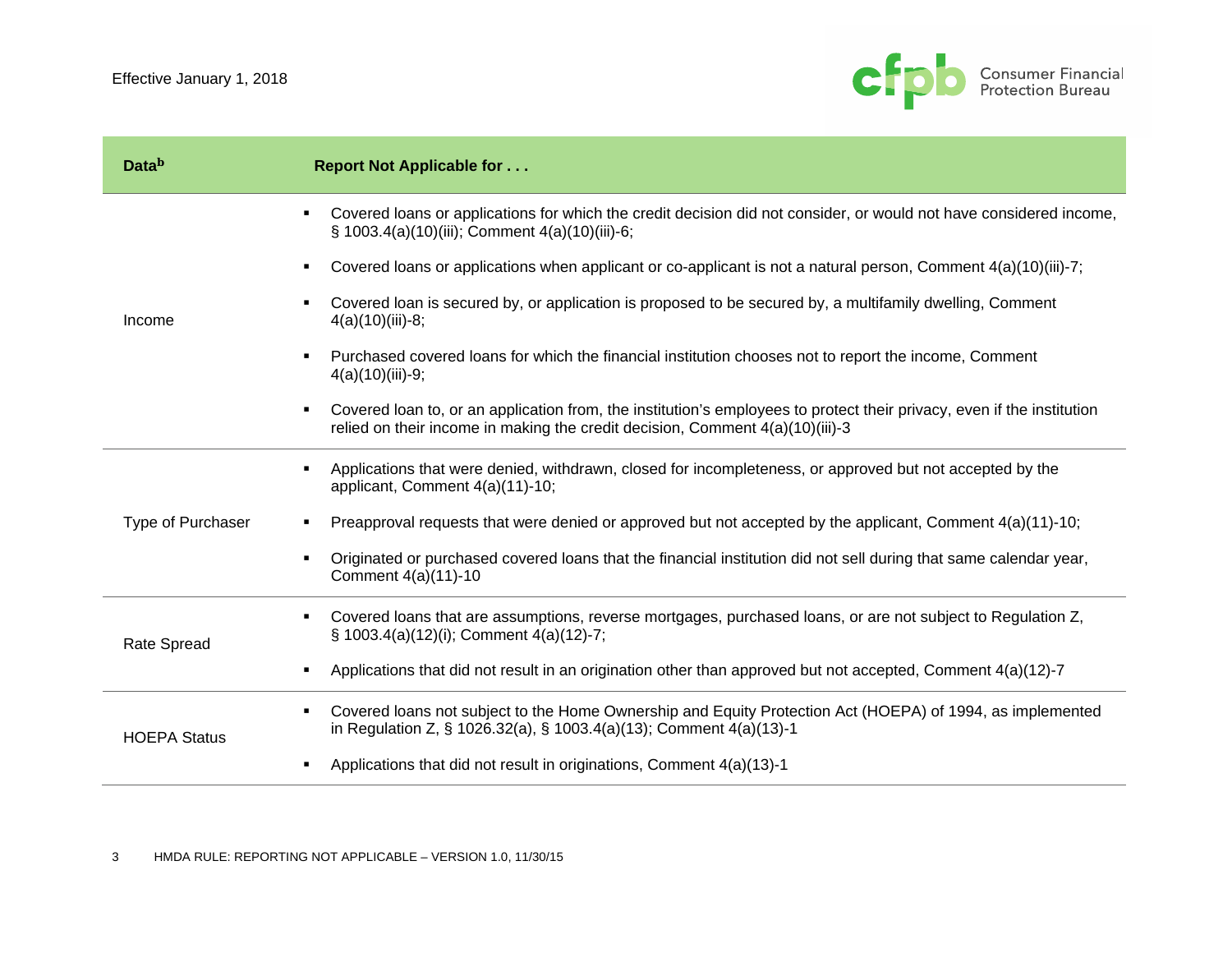

| <b>Data</b> <sup>b</sup>                                                                                                              | <b>Report Not Applicable for </b>                                                                                                                                                                                                                                                                                                                                                                                                                                                        |
|---------------------------------------------------------------------------------------------------------------------------------------|------------------------------------------------------------------------------------------------------------------------------------------------------------------------------------------------------------------------------------------------------------------------------------------------------------------------------------------------------------------------------------------------------------------------------------------------------------------------------------------|
| Credit Score for<br>Applicant or Borrower<br>and/or Co-Applicant or<br>Co-Borrower and<br>Name and Version of<br><b>Scoring Model</b> | Purchased covered loans, § 1003.4(a)(15)(i); Comment 4(a)(15)-6;<br>٠                                                                                                                                                                                                                                                                                                                                                                                                                    |
|                                                                                                                                       | Transactions for which no credit decision was made (e.g., files closed for incompleteness, or if an application was<br>٠<br>withdrawn before a credit decision was made), Comment 4(a)(15)-4;                                                                                                                                                                                                                                                                                            |
|                                                                                                                                       | Transactions for which the credit decision was made without relying on a credit score, Comment 4(a)(15)-5;<br>٠                                                                                                                                                                                                                                                                                                                                                                          |
|                                                                                                                                       | Covered loans or applications when applicant and co-applicant are not natural persons, Comment 4(a)(15)-7<br>٠                                                                                                                                                                                                                                                                                                                                                                           |
| <b>Reason for Denial</b>                                                                                                              | Applications that were not denied, Comment 4(a)(16)-4<br>٠                                                                                                                                                                                                                                                                                                                                                                                                                               |
|                                                                                                                                       | <b>Total Loan Costs:</b>                                                                                                                                                                                                                                                                                                                                                                                                                                                                 |
| <b>Total Loan Costs</b>                                                                                                               | Applications, Comment 4(a)(17)(i)-1;<br>٠<br>Covered loans that are not subject to Regulation Z, § 1026.43(c), § 1003.4(a)(17);<br>٠<br>Covered loans subject to Regulation Z $\S$ 1026.43(c) for which a disclosure is not provided pursuant to<br>$\S$ 1026.19(f), $\S$ 1003.4(a)(17)<br>Purchased covered loans for which applications were received by the selling entity prior to the effective date<br>$\blacksquare$<br>of Regulation Z, $\S$ 1026.19(f), Comment $4(a)(17)(i)-2$ |
| <b>Total Points and Fees</b>                                                                                                          | <b>Total Points and Fees:</b>                                                                                                                                                                                                                                                                                                                                                                                                                                                            |
|                                                                                                                                       | Applications, Comment 4(a)(17)(ii)-1;<br>Covered loans that are not subject to Regulation Z, § 1026.43(c), Comment 4(a)(17)(ii)-1;<br>٠<br>Covered loans subject to Regulation Z, § 1026.43(c) for which a disclosure is provided pursuant to Regulation<br>٠<br>Z, § 1026.19(f), § 1003.4(a)(17)(ii);<br>Purchased covered loans, Comment 4(a)(17)(ii)-1<br>٠                                                                                                                           |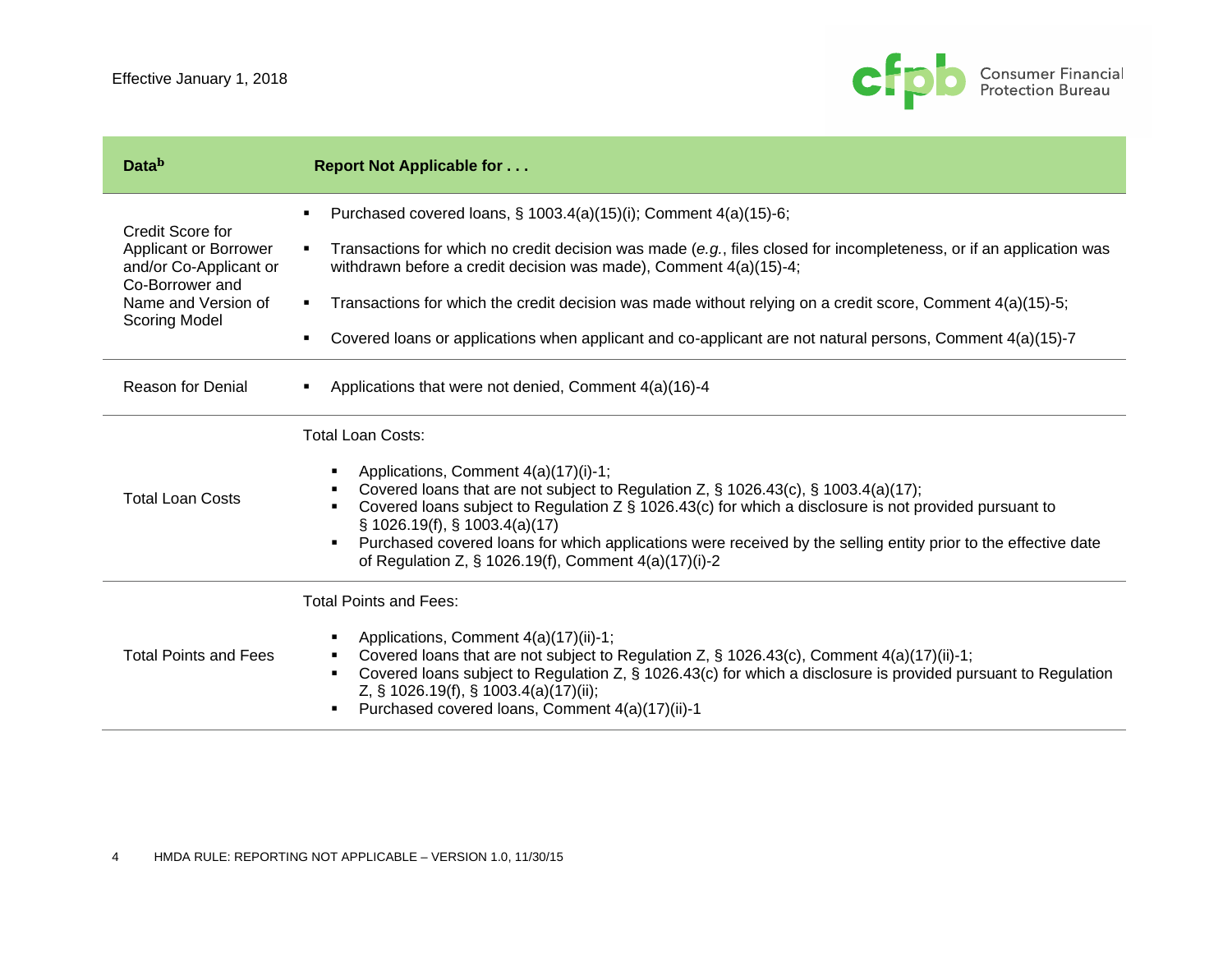

| Datab                             | <b>Report Not Applicable for </b>                                                                                                                                                                                                                                                                                                           |
|-----------------------------------|---------------------------------------------------------------------------------------------------------------------------------------------------------------------------------------------------------------------------------------------------------------------------------------------------------------------------------------------|
| <b>Origination Charges</b>        | Applications, Comment 4(a)(18)-1;<br>Covered loans not subject to Regulation Z, $\S$ 1026.19(f), $\S$ 1003.4(a)(18); Comment 4(a)(18)-1;<br>$\blacksquare$<br>Purchased covered loans with applications that were received by the selling entity prior to the effective date of<br>٠<br>Regulation Z, § 1026.19(f), Comment 4(a)(18)-2      |
| <b>Discount Points</b>            | Applications, Comment 4(a)(19)-1;<br>٠<br>Covered loans not subject to Regulation Z, $\S$ 1026.19(f), $\S$ 1003.4(a)(19); Comment 4(a)(19)-1;<br>٠<br>Purchased covered loans with applications that were received by the selling entity prior to the effective date of<br>$\blacksquare$<br>Regulation Z, § 1026.19(f), Comment 4(a)(19)-2 |
| <b>Lender Credits</b>             | Applications, Comment 4(a)(20)-1;<br>Covered loans not subject to Regulation Z, $\S$ 1026.19(f), $\S$ 1003.4(a)(20); Comment 4(a)(20)-1;<br>Purchased covered loans with applications that were received by the selling entity prior to the effective date of<br>٠<br>Regulation Z, § 1026.19(f), Comment 4(a)(20)-2                        |
| <b>Interest Rate</b>              | Applications that have been denied, withdrawn, or closed for incompleteness, Comment $4(a)(21)-2$<br>$\blacksquare$                                                                                                                                                                                                                         |
| <b>Prepayment Penalty</b><br>Term | Covered loans or applications that are not subject to Regulation Z, § 1026, § 1003.4(a)(22); Comment 4(a)(22)-1;<br>٠<br>Covered loans or applications that have no prepayment penalty, Comment 4(a)(22)-2<br>٠                                                                                                                             |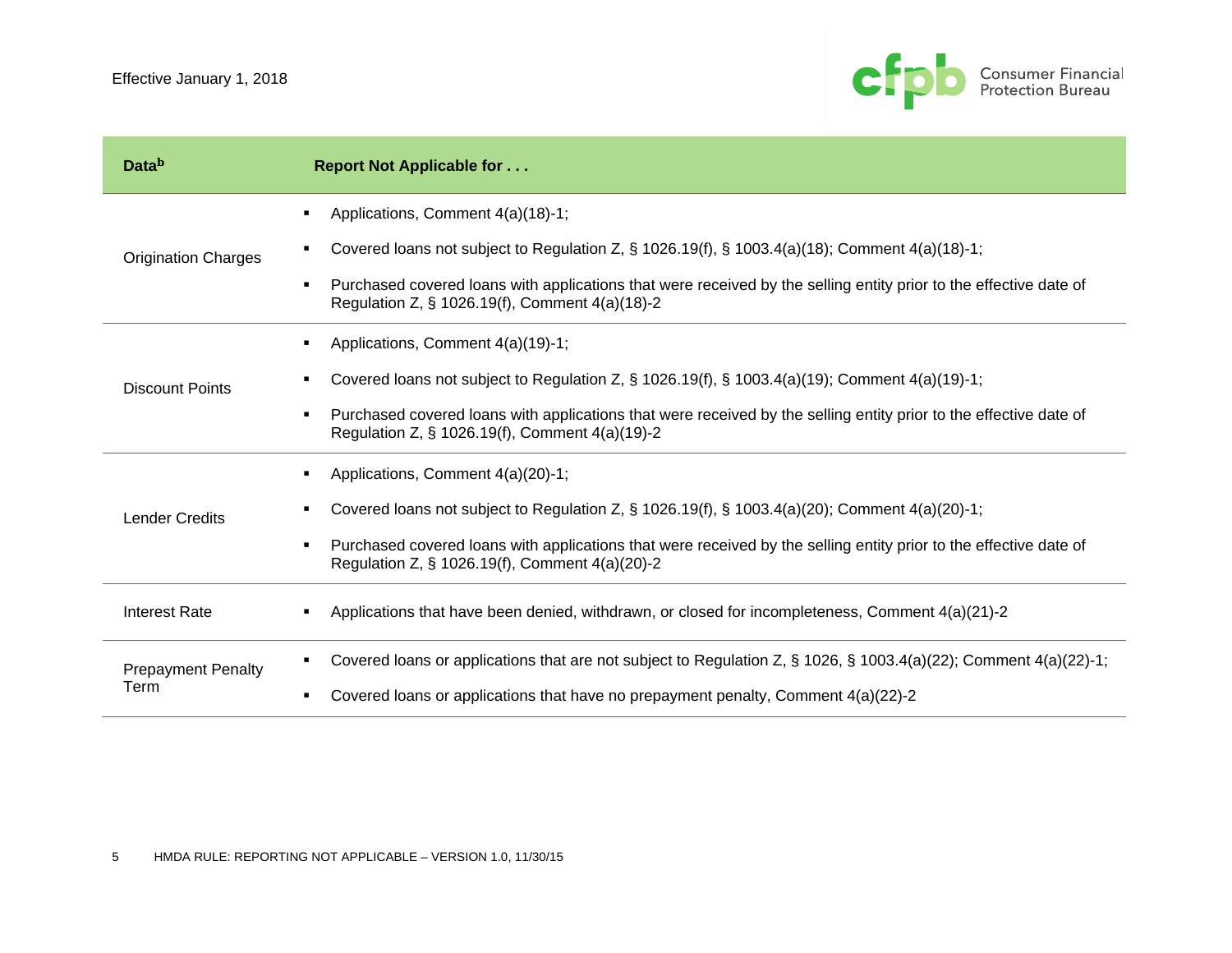

| Datab                            | <b>Report Not Applicable for </b>                                                                                                                                                                          |
|----------------------------------|------------------------------------------------------------------------------------------------------------------------------------------------------------------------------------------------------------|
|                                  | Purchased covered loans, § 1003.4(a)(23); Comment 4(a)(23)-7;<br>٠                                                                                                                                         |
|                                  | Transactions for which no credit decision was made (e.g., files closed for incompleteness, or if an application was<br>$\blacksquare$<br>withdrawn before a credit decision was made), Comment 4(a)(23)-3; |
| Debt-to-Income Ratio             | Transactions for which the credit decision was made without relying on debt-to-income ratio, Comment 4(a)(23)-4;<br>٠                                                                                      |
|                                  | Covered loans or applications when applicant and co-applicant are not natural persons, Comment 4(a)(23)-5;<br>$\blacksquare$                                                                               |
|                                  | Covered loan secured by, or an application proposed to be secured by, a multifamily dwelling, Comment 4(a)(23)-<br>$\blacksquare$<br>6                                                                     |
|                                  | Purchased covered loans, § 1003.4(a)(24); Comment 4(a)(24)-5;<br>٠                                                                                                                                         |
| Combined Loan-to-<br>Value Ratio | Transactions for which no credit decision was made (e.g., files closed for incompleteness, or if an application was<br>٠<br>withdrawn before a credit decision was made), Comment 4(a)(24)-3;              |
|                                  | Transactions for which the credit decision was made without relying on combined loan-to-value ratio, Comment<br>$\blacksquare$<br>$4(a)(24)-4$                                                             |
| Loan Term                        | Covered loan or application without a definite term, such as a reverse mortgage, Comment 4(a)(25)-5<br>٠                                                                                                   |
| Introductory Rate                | Covered loan or application with a fixed rate, Comment 4(a)(26)-3;<br>٠                                                                                                                                    |
| Period                           | Purchased covered loan with a fixed rate, Comment 4(a)(26)-4<br>٠                                                                                                                                          |
| <b>Property Value</b>            | Transactions for which no credit decision was made (e.g., files closed for incompleteness, or if an application was<br>٠<br>withdrawn before a credit decision was made), Comment 4(a)(28)-3;              |
|                                  | Transactions for which the credit decision was made without relying on property value, Comment 4(a)(28)-4<br>٠                                                                                             |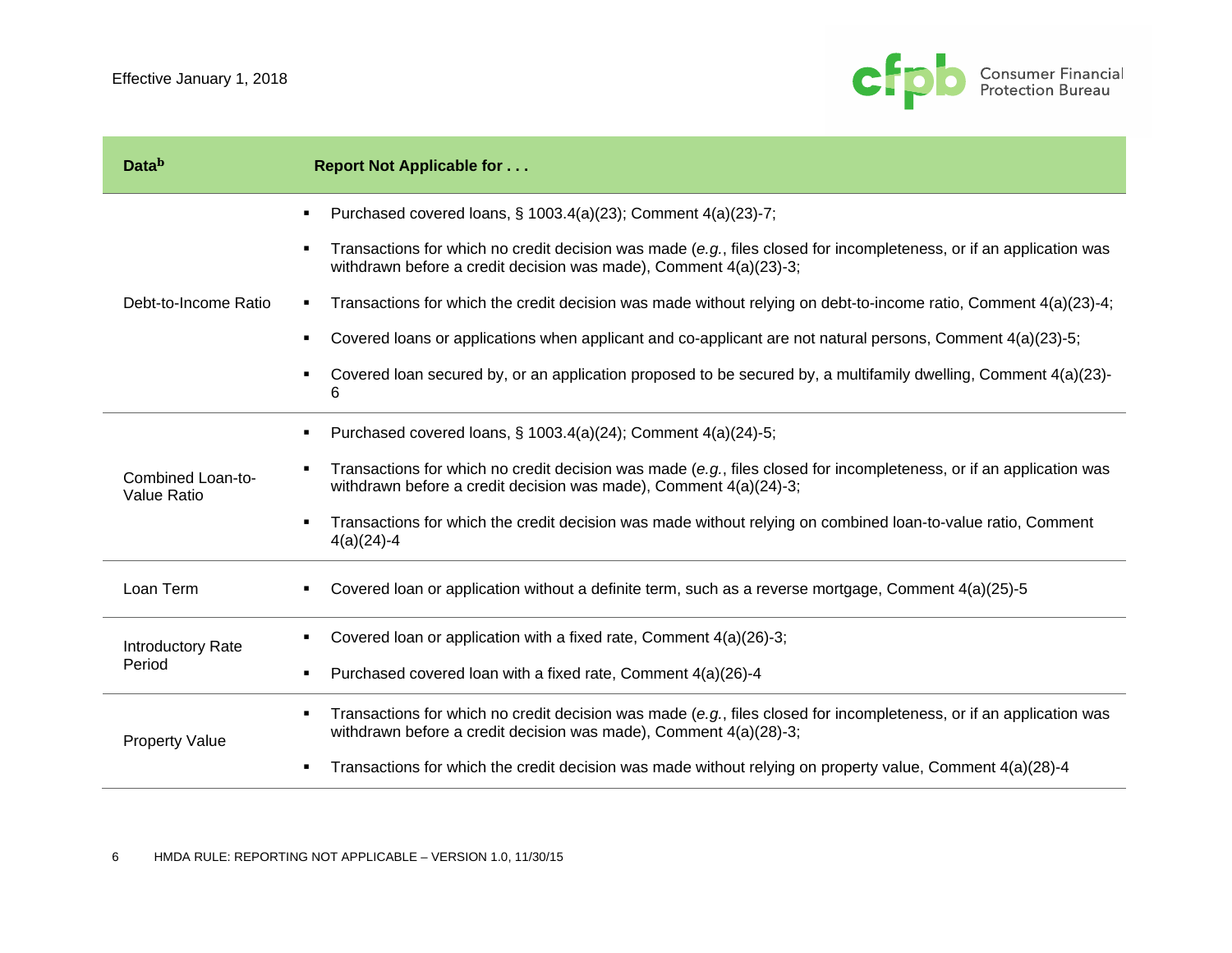

| Datab                                                         | <b>Report Not Applicable for </b>                                                                                                                                                                                                                                                                                                                                                                                                                       |
|---------------------------------------------------------------|---------------------------------------------------------------------------------------------------------------------------------------------------------------------------------------------------------------------------------------------------------------------------------------------------------------------------------------------------------------------------------------------------------------------------------------------------------|
| <b>Manufactured Home</b><br><b>Secured Property Type</b>      | The dwelling related to the property identified is not a manufactured home, $\S$ 1003.4(a)(29); Comment 4(a)(29)-4<br>The dwelling related to the property identified is a manufactured home community that is a multifamily dwelling,<br>٠<br>Comment 4(a)(29)-2; Comment 4(a)(29)-4                                                                                                                                                                   |
| <b>Manufactured Home</b><br><b>Land Property Interest</b>     | The dwelling related to the property identified is not a manufactured home, $\S$ 1003.4(a)(30); Comment 4(a)(30)-6<br>٠<br>The dwelling related to the property identified is a manufactured home community that is a multifamily dwelling,<br>Comment 4(a)(30)-4; Comment 4(a)(30)-6<br>A location for the manufactured home related to a covered loan or application has not been identified,<br>$\blacksquare$<br>§ 1003.4(a)(30); Comment 4(a)(9)-5 |
| <b>Multifamily Affordable</b><br>Units                        | Covered loans or applications where the property securing the covered loan or, in the case of an application,<br>٠<br>proposed to secure the covered loan is not a multifamily dwelling, § 1003.4(a)(32); Comment $4(a)(32)$ -6                                                                                                                                                                                                                         |
| Submission of<br>Application                                  | Purchased covered loans, § 1003.4(a)(33)<br>٠                                                                                                                                                                                                                                                                                                                                                                                                           |
| Initially Payable to<br>Your Institution                      | Purchased covered loans, § 1003.4(a)(33);<br>Applications that were withdrawn, denied, or closed for incompleteness, if the institution had not determined<br>$\blacksquare$<br>whether the covered loans would have been initially payable to the institution reporting the applications, Comment<br>$4(a)(33)(ii)-2$                                                                                                                                  |
| Mortgage Loan<br><b>Originator NMLSR</b><br><b>Identifier</b> | Covered loans or applications in which the mortgage loan originator is not required to obtain and has not been<br>$\blacksquare$<br>assigned an NMLSR identifier, Comment 4(a)(34)-2                                                                                                                                                                                                                                                                    |